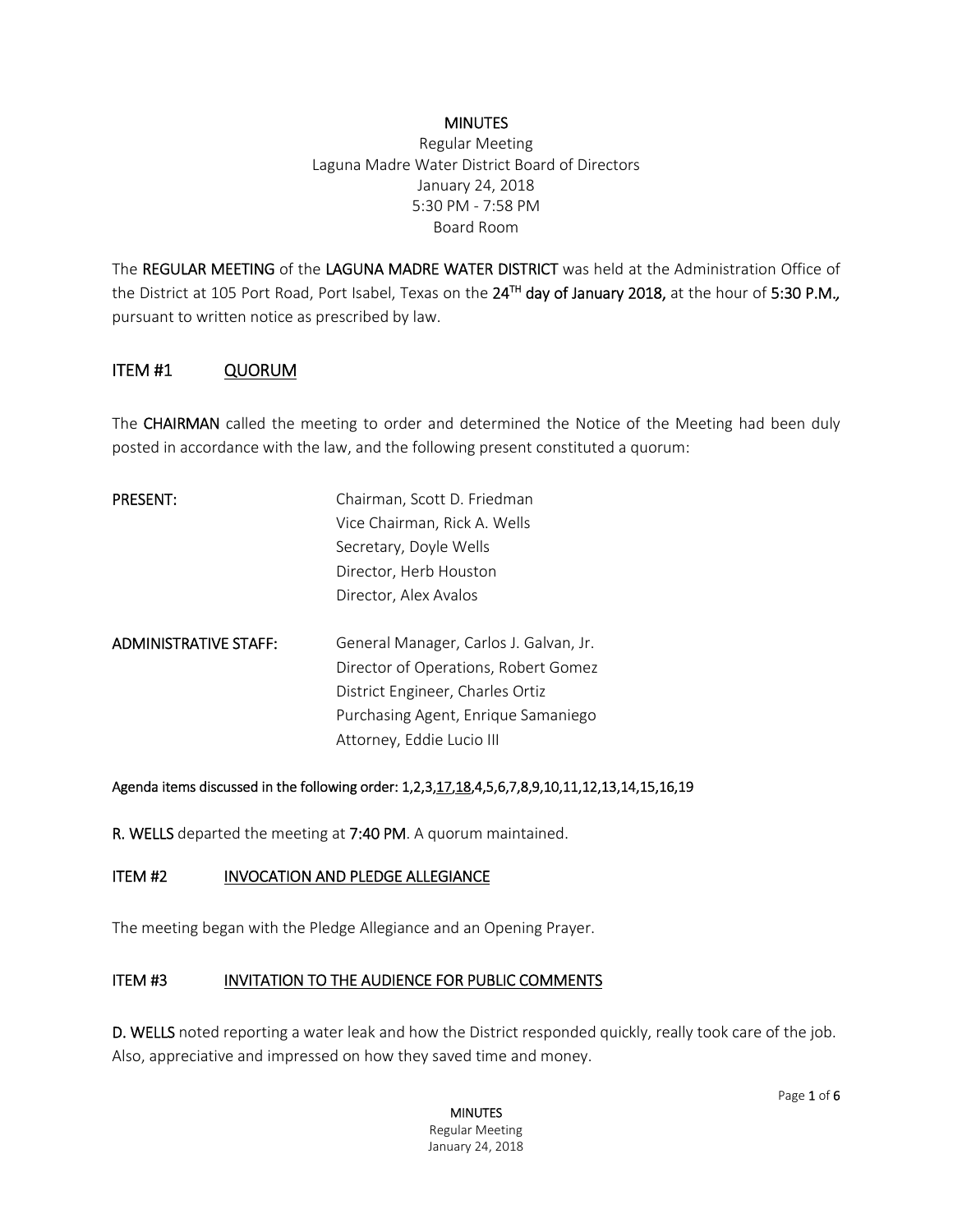### ITEM #4 CONSIDER AND APPROVE MINUTES OF REGULAR MEETING ON JANUARY 10, 2018. (C. GALVAN)

This item was taken out of order and discussed after Executive Session, item 17 and 18.

The Minutes of Regular Meeting on January 10, 2018, approved.

R. WELLS made a motion to approve, seconded by D. WELLS. MOTION CARRIED UNANIMOUSLY.

#### ITEM #5 GENERAL MANAGER'S

- COMPARISON REPORT ON CONDO VS. SINGLE FAMILY
- GARBAGE BILLING REPORT

COMPARISON REPORT ON CONDO VS. SINGLE FAMILY - There was a discussion regarding the Comparison Report on condo vs. single family report, and the Board requested additional information that the rate study may provide.

GARBAGE BILLING REPORT – There was a discussion regarding the Garbage Billing, and it was determined after further evaluation it is currently not feasible. The Board agreed on no further discussion necessary, at this time.

#### ITEM #6DISTRICT ENGINEER'S REPORT

- WATER RIGHTS
- RFQ FOR GEOTECHNICAL SERVICES AND GROUNDWATER MONITORING, SAMPLING, & ANALYSIS

WATER RIGHTS - Watermaster Report for December sums up for the year, the total that got charged for the year was 5,168.3467, and 342.7363-acre-feet of no charge water.

RFQ FOR GEOTECHNICAL SERVICES AND GROUNDWATER MONITORING, SAMPLING, & ANALYSIS- Draft of RFQ reviewed. RFQ scheduled for advertisement on Sunday, January 28, 2018. Discussion and questions ensued.

#### ITEM #7 DIRECTOR OF OPERATION'S REPORT

MONTHLY REPORT

R. GOMEZ reported on the following:

 River Pump Station – The dredging was completed, and river pump intake was cleaned to the required level. Discussion and questions ensued. Recommendation from the Board to monitor every few years.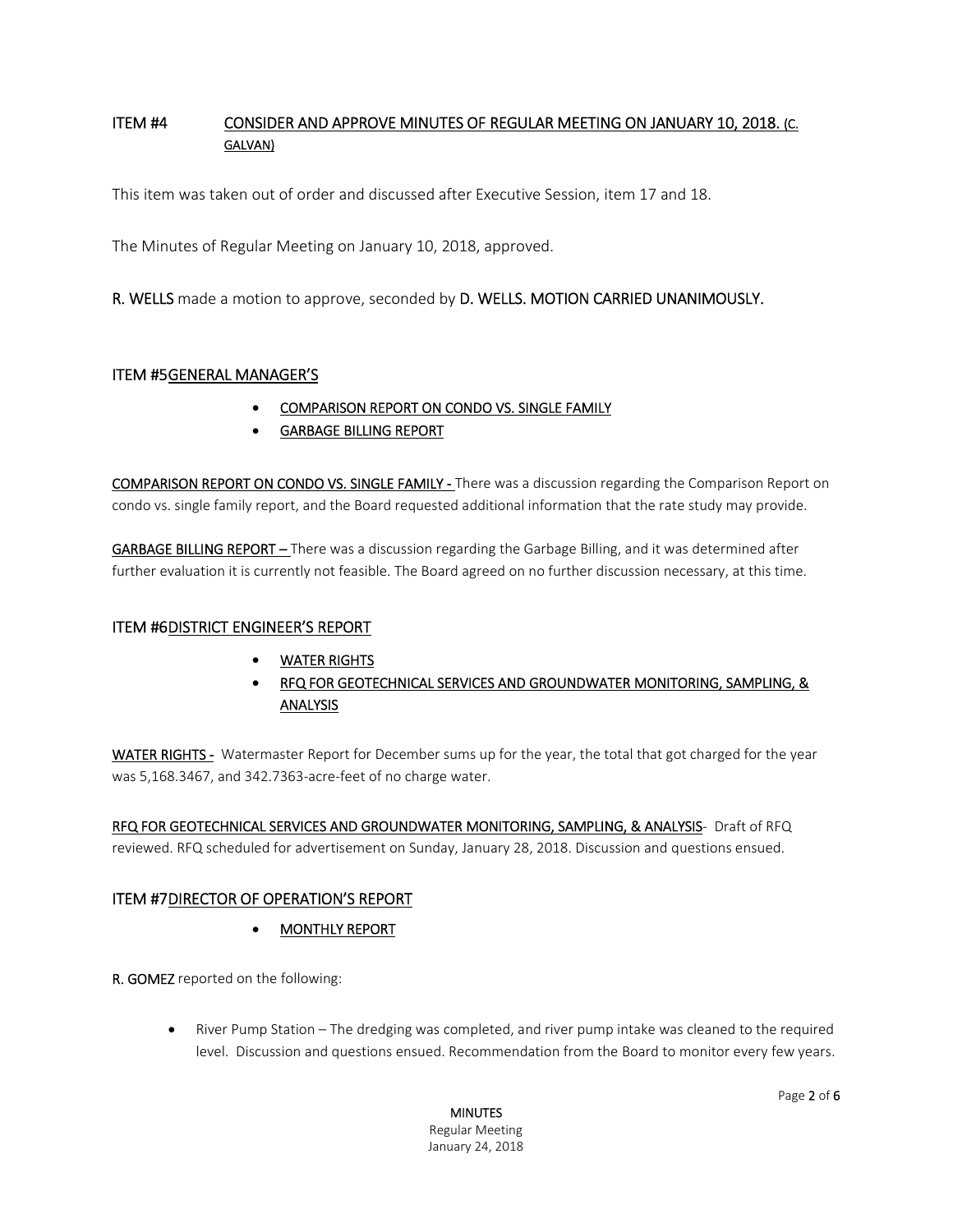Audit Update - working on the Schedules for the Audit Report, the first meeting for Management Discussion, and Analysis that is done by District. Hopefully, an Audit Report soon after and a meeting with the Audit Committee once all information is gathered. Discussion and questions ensued.

# ITEM #8 PRESENTATION BY PERKINS ENGINEERING CONSULTANTS, INC. ON ODOR CONTROL FOR WASTEWATER UTILITIES. (C. ORTIZ)

A presentation made by Mr. Mark Perkins on Odor Control for Wastewater Utilities. There were discussion and questions following the presentation. The Board requested for Staff to gather more information.

# ITEM #9 PRESENTATION BY WILLDAN FINANCIAL SERVICES (DAN JACKSON) ON LAGUNA MADRE WATER DISTRICT WATER AND WASTEWATER RATE STUDIES. (C. ORTIZ)

A presentation made by Mr. Dan Jackson on Laguna Madre Water District Water and Wastewater Rate Studies. There were discussion and questions following the presentation. The Board requested to place on agenda of the next regularly scheduled meeting as an action item.

# ITEM #10 CONSIDER AND REMOVE FROM THE TABLE THE FOLLOWING ITEM TABLED AT REGULAR MEETING ON JANUARY 10, 2018: CONSIDER AND APPROVE ABANDONMENT OF EASEMENT ON 4311 GULF BLVD AND ESPERANZA STREET, LOT 18 BLOCK 121, IN SOUTH PADRE ISLAND.

The BOARD agreed to remove the item from the table for discussion.

A. AVALOS made a motion to approve, seconded by D. WELLS. MOTION CARRIED UNANIMOUSLY.

# ITEM #11 CONSIDER AND APPROVE ABANDONMENT OF EASEMENT ON 4311 GULF BLVD AND ESPERANZA STREET, LOT 18 BLOCK 121, IN SOUTH PADRE ISLAND. (R. GOMEZ)

H. HOUSTON made a motion to deny, seconded by D. WELLS. MOTION CARRIED UNANIMOUSLY. DENIED.

# ITEM #12 CONSIDER AND APPROVE RAW WATER AGREEMENT WITH SPI GOLF HOMEOWNERS JV, INC. (C. ORTIZ)

The Board agreed to defer and maintain the current rate of .55¢ until April 1, 2018, to make time for more information to come forward.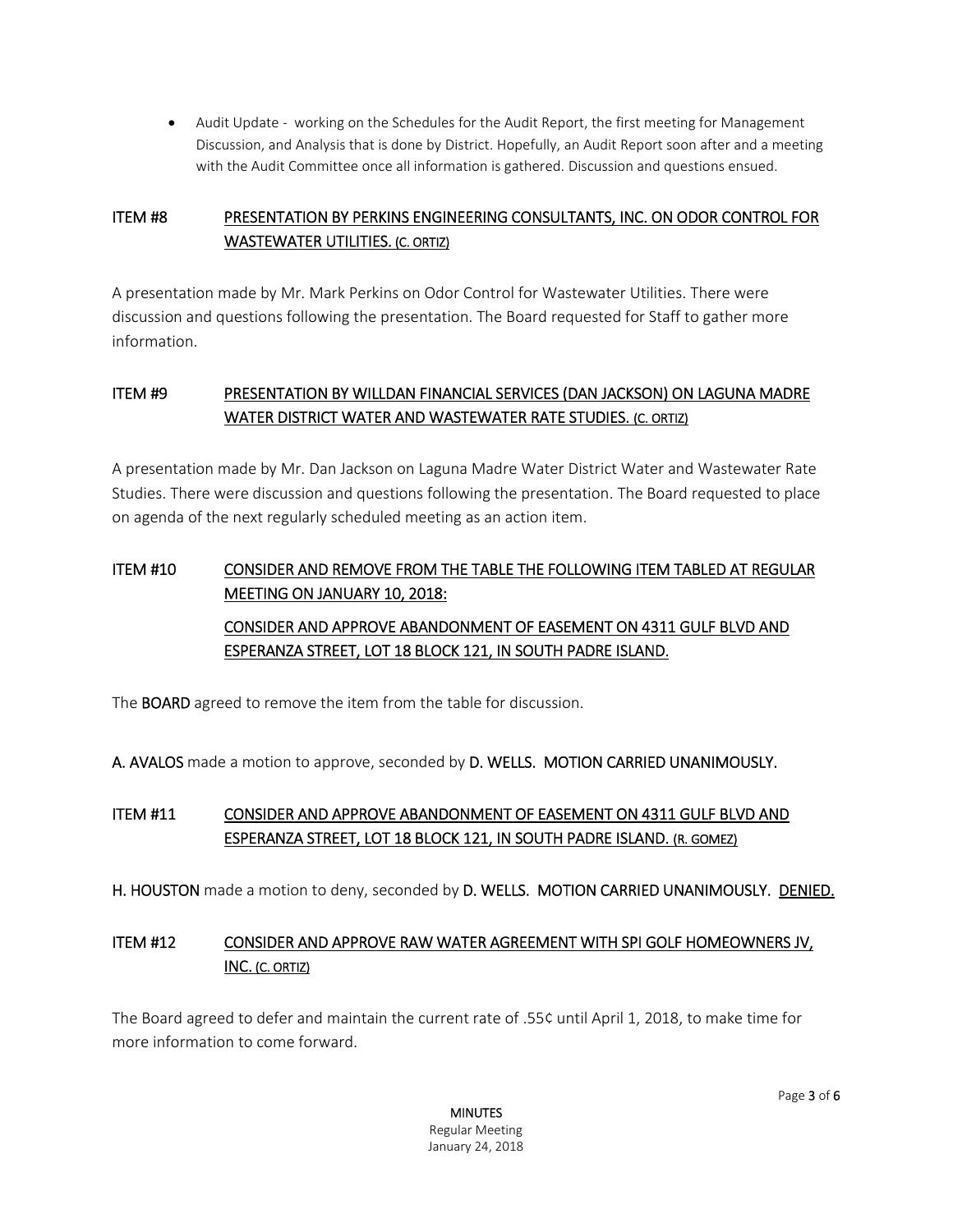H. HOUSTON made a motion to approve, seconded by A. AVALOS. MOTION CARRIED UNANIMOUSLY.

## ITEM #13 CONSIDER AND APPROVE THE PURCHASE OF THREE (3) 2018 MODEL YEAR, ½ TON, 4X2 WHEEL DRIVE – EXTENDED CAB TRUCK LONG BED. (E. SAMANIEGO)

There were discussion and questions. The Board approved Staff's recommendation to award Don Johnson Motors at \$64,344.00, and additional equipment to be purchased separately at a later date with the provision to have it in the budget.

R. WELLS departed the meeting during the discussion at 7:40 PM. A quorum maintained.

H. HOUSTON made a motion to approve staff recommendation, seconded by A. AVALOS. MOTION CARRIED UNANIMOUSLY.

# ITEM #14 CONSIDER AND APPROVE FINANCIAL REPORTS FOR OCTOBER, NOVEMBER, AND DECEMBER. (R. GOMEZ)

The Financial Reports were reviewed and discussed for every month. The Board approved the documents as presented and attached to the minutes.

D. WELLS made a motion to approve, seconded by A. AVALOS. MOTION CARRIED UNANIMOUSLY.

# ITEM #15 CONSIDER AND APPROVE INVESTMENT REPORT FOR QUARTER ENDING DECEMBER 31, 2017. (R. GOMEZ)

R. GOMEZ handed out printed copies at the meeting an Investment Report received on Monday, January 22, 2018, from Valley View Consulting, L. L. C. The Board also received an Investment Report in the Board packet prepared in-house. Discussion and questions ensued, and the Board agreed to approve the inhouse Investment Report as presented.

D. WELLS made a motion to approve as presented, seconded by H. HOUSTON. MOTION CARRIED UNANIMOUSLY.

### ITEM #16 CONSIDER AND REVIEW EXPENDITURES FOR JANUARY 1-15, 2018. (C. GALVAN)

There were discussion and questions regarding certain items. The Board requested an agenda item for the next regularly scheduled meeting to discuss job description and duties of the Purchasing Agent position. The Board reviewed the expenditures and acknowledged by D. WELLS and H. HOUSTON.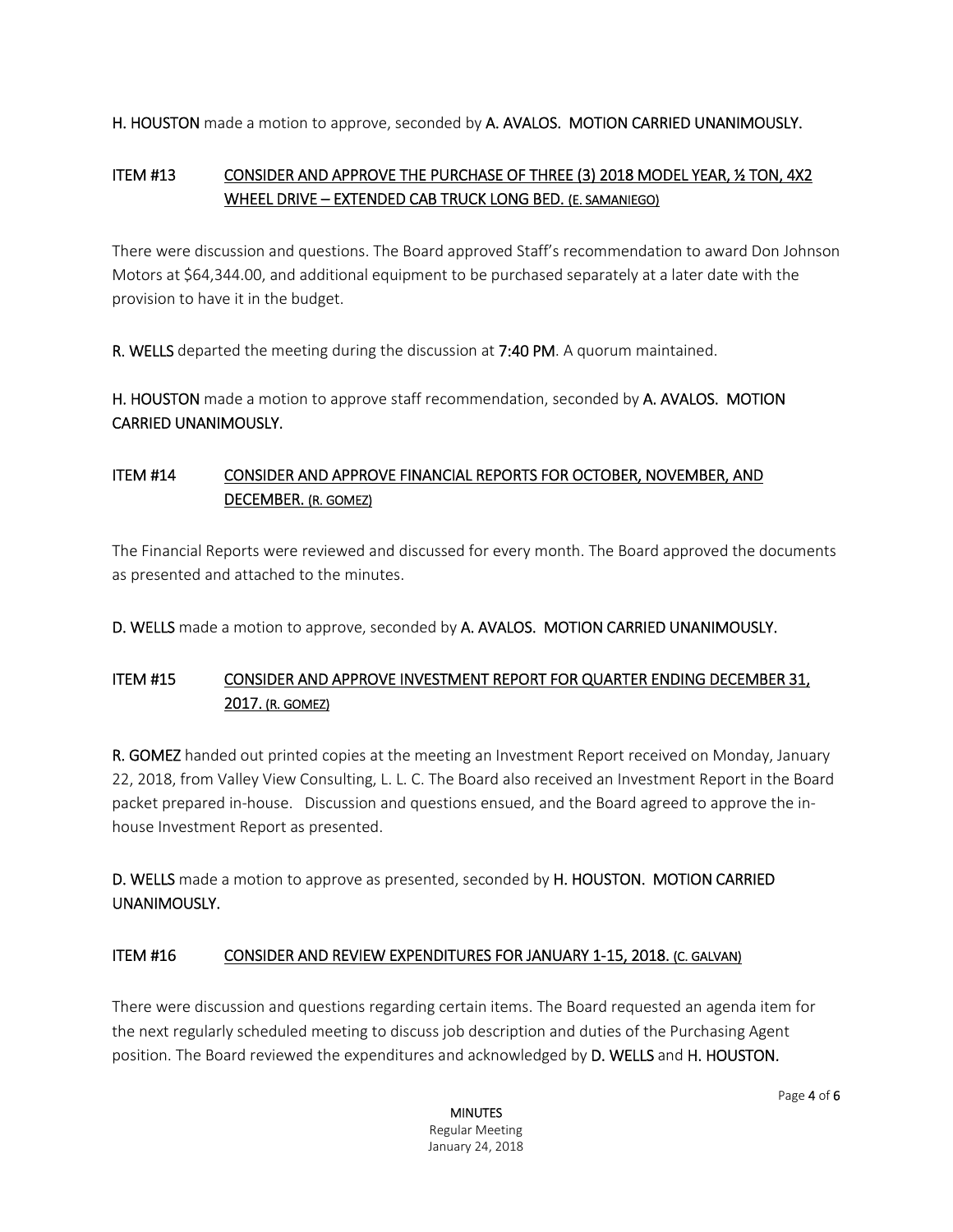- ITEM #17 EXECUTIVE SESSION PERMITTED BY THE OPEN MEETINGS ACT, V.T.C.A., GOVERNMENT CODE SECTION 551.001 ET. SEQ., UNDER SECTION 551.071, CONSULTATION WITH ATTORNEY; SECTION 551.072, DELIBERATIONS ABOUT REAL PROPERTY
	- A. DISCUSSION ON LEGAL MATTERS OR ABOUT REAL PROPERTY CONCERNING THE FOLLOWING PARCELS OF PROPERTY IN CAMERON COUNTY FOR THE PADRE BLVD GRAVITY SEWER CROSSING AT LA QUINTA:
		- 1. TEN-FEET WIDE RIGHT OF WAY EASEMENT OUT OF LOT 2, CONTRAN SUBDIVISION, CITY OF SOUTH PADRE ISLAND
		- 2. TEN-FEET WIDE RIGHT OF WAY EASEMENT OUT OF EAST TRACT 17, EAST TRACTS 16 AND 17, PADRE BEACH ESTATES SUBDIVISION, SOUTH PADRE ISLAND
		- 3. TEN-FEET WIDE RIGHT OF WAY EASEMENT OUT OF EAST TRACT 16, EAST TRACTS 16 AND 17, PADRE BEACH ESTATES SUBDIVISION, SOUTH PADRE ISLAND
	- B. DISCUSSION ON LEGAL MATTERS OR ABOUT REAL PROPERTY CONCERNING PARCELS OF PROPERTY IN CAMERON COUNTY:
		- 1. WARRANTY DEED FOR 2.12-ACRE TRACT ADJACENT TO PORT ISABEL WWTF AND ANIMAL SHELTER ON GARCIA DOUGHERTY INTERESTS PROPERTY
		- 2. AEP ELECTRICAL EASEMENT AT PORT ISABEL WWTF

This item was taken out of order and discussed after item 3.

D. WELLS made a motion for the BOARD to go into executive session at 5:36 PM, seconded by R. WELLS. MOTION CARRIED UNANIMOUSLY.

The **BOARD** took a short recess before going into Executive Session.

H. HOUSTON made a motion for the BOARD to come out of executive session at 6:35 PM, seconded by D. WELLS*.* MOTION CARRIED UNANIMOUSLY.

### ITEM #18 CONSIDERATION AND ACTION ON EXECUTIVE SESSION ITEMS, IF NECESSARY.

The CHAIRMAN noted, on Executive Session A. 1, no action.